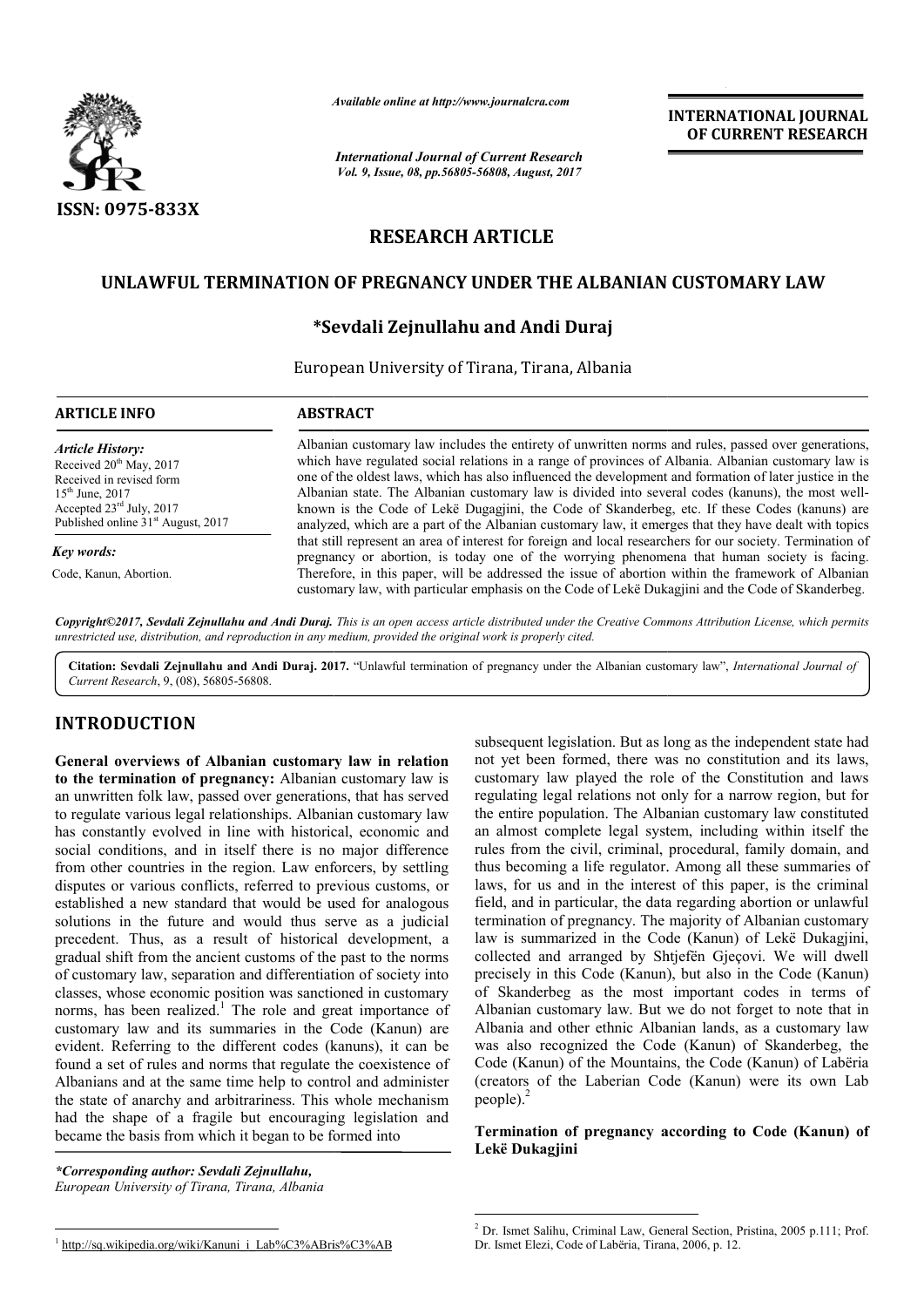The Code (Kanun) of Lekë Dukagjini has 12 books, 24 chapters, 259 knots and 1263 paragraphs. Criminal norms regulate general criminal law institutions such as guilt, cooperation, punishment, but also special figures of some offenses.<sup>3</sup> Therefore, the Code (Kanun) of Lekë Dukagjini rightly is considered the most important monument of Albanian customary law. According to the Code (Kanun) of Lekë Dukagjini, we see that life protection is provided for the termination of pregnancy, albeit indirectly. $4$  In the chapter twenty-two, at the hundred and thirtieth knot we find out about "involuntary manslaughter".<sup>5</sup> Paragraph 935 of the Code of Lekë Dukagjini says: "If somebody kills the pregnant woman even involuntary - he must pay 3 purses for the woman's blood and 3 other purses for the fetus." What we learn from this paragraph is that even if the murder is committed involuntary, this action is incriminated. Even more for the fetus found in his mother's womb, the author of the crime receives the punishment prescribed by the Code (Kanun).

Regarding the kind of guilt, in this provision we are dealing with carelessness and unconsciousness murder. By using the well-known Latin maxim "Argumentum a maiori ad minus" we can conclude that if the murder was deliberately committed, the act would be a very responsible act with the great social danger. Paragraph 936 of the Kanun of Lekë Dukagjini says: "If the murderer balks at paying 3 purses for the unborn child, the code (kanun) permits the women to be opened, in order to see whether the fetus is boy or girl." The provision clearly shows that there is a differentiation of incrimination depending on the sex of the fetus or the passive subject of this act. According to paragraph 936 of the Code (Kanun) of Leke Dukagjini, it was allowed to examine the murder victim in order to find out what gender the pregnancy fetus was. As the following paragraphs show, the punishment for the author of this act depended on the sex of the fetus. The paragraph 937 of the Code (Kanun) of Lek Dukagjini says: *"If it is a boy, the murderer will pay 3 purses for the women's blood and 6 purses for the boy's blood; if it is girl, besides the 3 purses for the woman's blood, he will also pay 3 purses for the blood of the girl."*

The reading of this paragraph is astonishing, but at the same time shows a story of the history of the Albanian people. If the history tells us that there was always a difference between daughter and son in Albania, we see that this distinction is traced back to the fetus. The different treatment of the male fetus with that of female becomes clear in the fact that "...*for boy fetus are paid 6 purses versus 3 purses for the female fetus*." Favoring based on customary law, comes to light also in paragraph 937 of this Code, where with the loss of the boy fetus, the punishment for the author is twice as tougher and heavier than for the murder of the pregnant woman. If we say that customary law stands based on the legislation, we find that in the case of gender distinction, it was very denialable. Current criminal law in regard to the abortion not only does not distinguish the severity of the measure related to the sex of the aborted fetus, but has exceeded this norm by explicitly establishing that termination of pregnancy by the motive of selecting the gender of the embryo is prohibited.<sup>6</sup> And all this,

to deviate from a centuries-old mentality formed and preserved through customary law.

#### **Termination of pregnancy under the Code (Kanun) of Skanderbeg**

Similar to the Code of Lekë Dukagjini, the Codes of Scanderbeg, Laberia, Mirdita etc., pay special attention to life within the uterus. The Code of Skanderbeg contains very rich and important material in the legal field.<sup>7</sup> In this Code are summarized norms regulating the family, house, obligations, governance, punishments, guilt, damages and church. This code consists of seven sections.<sup>8</sup> In the Code (Kanun) of Skanderbeg, the rules/norms related to the termination of pregnancy are foreseen in the sixth section - The guilt and damages, in Chapter I. - Damages and guilt against life, in article VI.<sup>9</sup> In the following we will try to briefly clarify the provisions-paragraphs referring to the termination of pregnancy in order to observe the similarities and differences with other historical legal acts. According to the Code (Kanun) of Skanderbeg, "*abortion, under the Code, means woman killing the unborn child*" (paragraph 2817). This paragraph has normative nature and talks about the act and its author. This paragraph, explicitly (clearly and well-defined), defines the meaning of abortion. At the same time, the canonical norm also leads us to the author of the action, which in this case, unlike most positive legislation, is the pregnant woman.<sup>10</sup> Further, the Code (Kanun) goes on to say: *"A woman who aborts voluntarily puts her parents in blood debt, in man blood debt it the fetus is a male, in woman blood debt if the fetus is female"* (paragraph 2818).

This provision makes us understand that abortion, in order to be incriminated, needs another element of criminal offense, that of intentional (deliberate) commission. We find this element in today's legislation, but what today sounds archaic to us is the collective responsibility of this act. "...*puts her parents into blood debt*..." is nowadays a silly provision and, therefore, undefined in positive legislation, where each person is responsible for his/her actions.<sup>11</sup> "*A woman, who aborts unintentionally, does not put her parents into blood debt. Not even unwillingly. He or she who directly helps with abortion is on blood debt as the woman who aborts willingly*" (Paragraph 2819). The Kanun surprises us with the fact that there is no space for interpretation or misinterpretations of provisions. In this provision of the Code of Skanderbeg, there is a distinction between the types of guilt. In the first part of this paragraph, we notice that in cases where a woman fails to continue her pregnancy, even though unintentionally, then her actions (physical, mechanical or chemical) which caused the abortion, will not be incriminated. This becomes clearly from the second part of the first sentence of this paragraph, which states that she puts her parents in the blood debt. The same provision incriminates the actions of the aides. What is worth mentioning

 $^3$  Ibid.

<sup>&</sup>lt;sup>4</sup> Mr.sc. Bajram Ukaj, Unlawful Termination of Pregnancy as a Criminal Offense, Law Journal no. 1, Pristina, 1997 p. 81.

<sup>5</sup> Gjeçovi, Shtjefën. The Code of Lekë Dukagjini, knot 130.

 $6$  Law No. 03/L-110 on Termination of Pregnancy, Chapter IV, Article 14.

 <sup>7</sup> Dom Frano Ilia, "The Code of Skanderbeg", Milot, 1993.

<sup>&</sup>lt;sup>8</sup> http://sq.wikipedia.org/wiki/Kanuni\_i\_Sk%C3%ABnderbeut

Mr.sc. Bajram Ukaj, Unlawful Termination of Pregnancy as a Criminal Offense, Law Journal no. 1, Pristina, 1997 p. 81.

As we will see in the follow-up of this paper, the Criminal Code of Kosovo in Article 152 does not foresee that a pregnant woman may be the perpetrator of this criminal offense.

<sup>11</sup> Perhaps, at the time of the implementation of this Code (Kanun), it was more appropriate to anticipate collective punishment, respectively, that parents should account for their daughter's actions. Of course, such a provision would have more of a general prevention character than to be of a retributive character.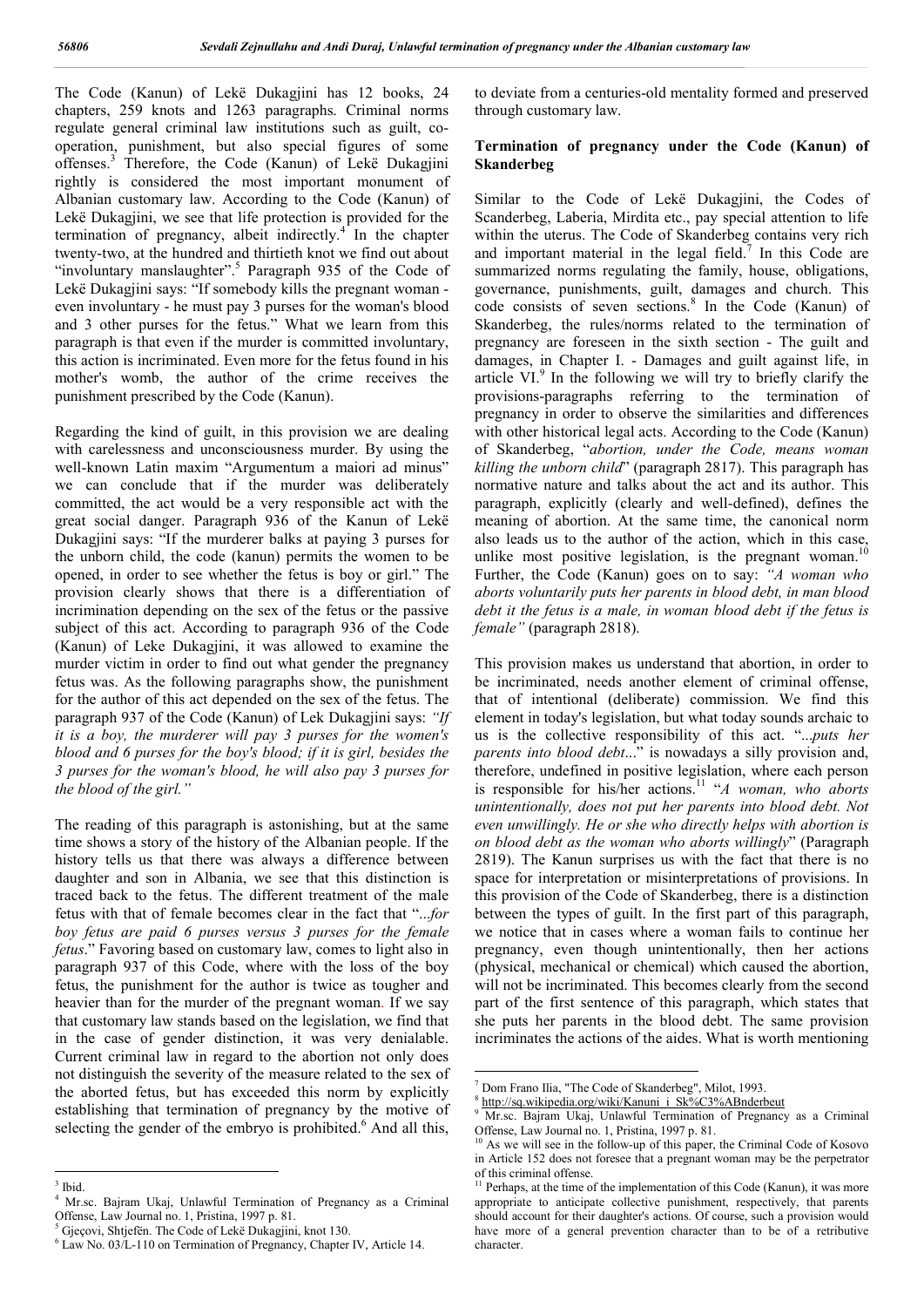in terms of assistance is that according to the Code (Kanun), only those persons who have provided direct assistance for the abortion are responsible. The Code (Kanun) does not give us any accurate information on the type of aid and we think that any kind of direct, physical or psychological aid would incriminate the actions of the aides. However, the provision is clear when it speaks for the penalties to persons who provide "direct assistance" and leaves out of punishment the actions of persons who may have provided assistance indirectly.<sup>12</sup> The newly analyzed provision has the same content as the Criminal Code of  $Kosovo<sup>13</sup>$  that the person who helps the pregnant woman terminate the pregnancy qualifies as the direct perpetrator of this criminal offense. Thus, although his/her actions contribute to the commission of this criminal offense (not as direct actions in the commission of a criminal offense), they will not be considered as acts falling within the scope of the cooperation.

"*Whoever provides any mean to perform the abortion is the same as person providing weapon for murder*" (paragraph 2820). The paragraph concretizes directly the actions of the person providing abortion assistance. By equating the means provided by a person to commit an abortion with the murder weapon, we easily understand that the degree of social risk is high and equal to the risk posed by the crime of murder. And on this basis I think the provision (paragraph) of the Code (Kanun) equates fetus's life at the moment of intra-uterine to the life of persons who live in a full biological sense. Like the Code of Skanderbeg, Criminal Code of Albania has foreseen as a special offense the provision of means for termination of pregnancy.<sup>14</sup> While in the Criminal Code of Kosovo, the offense of termination of pregnancy, offering of assistance, including the provision of appropriate means for abortion is described in a general manner.<sup>15</sup> Regarding these different legal charts, I personally think that the Criminal Code of Kosovo should also considered as the perpetrator of the offense, not just the person providing physical or psychological assistance, but also the person that provides the appropriate means to terminate the pregnancy.

The Code of Skanderbeg, whose norms we are referring to, also provides that: *"The woman in denial of voluntary abortion and the person who helped her directly by providing means, can be cleared only after swearing under the Code (Kanun). The woman can be cleared when her parents swear for her"* (paragraph 2821). This paragraph analyzed and compared to positive legal norms, appears to be a provision of a material<sup>16</sup> and procedural nature. The procedural character of this paragraph is distinguished when it speaks of a stage where the suspect (woman and aide) must appear before the elders who are judging with the Code (Kanun). If compared to the criminal procedure under the legislation in force, it would be related to the first phase of the main trial before the judge or trial-panel, which speaks about the acceptance/non-acceptance of the guilty plea.<sup>17</sup> This means that until this act of material

and procedural nature has been carried out by the parents of the pregnant woman, the presumption of her innocence has remained pending, which in view of the legislation in force is one of the main principles in Criminal procedure because no one can be identified with the criminal offense until he is given a final judgment.<sup>18</sup> Further, the Code (Kanun) of Skanderbeg predicts: "Whoever beats someone else's pregnant woman or fires a rifle near her causing pregnancy failure; he owes a "man blood" if the fetus is a boy and a "woman blood" if it is a girl. If the woman also dies, because of the pregnancy failure, he also owes "woman blood". (Paragraph 2822). The upper provision seems faulty in its wording. It leaves voids that allow for guesswork during the necessary interpretation for its implementation. Thus, this provision does not tell us anything about the consequences of violence or other actions that lead to termination of pregnancy or the death of a pregnant woman when the violence comes from her husband. Thus, based on the maxim "*anything that is not forbidden can be considered permissible*", it turns out that if a woman aborts her child from the violence exercised by her husband, the latter has no canonical consequence. Based on this paragraph, we conclude that the actions of persons who exert physical violence on the pregnant woman and, as a result of this violence comes to the abortion, are incriminated.

This provision determines the alternative commission of this offense. The provision considers criminal offense the act of violence as well as the action of the person firing rifle in proximity of the pregnant woman, an action that scares her and causes termination of pregnancy. For these two actions, the Code (Kanun) does not make any differentiations and sanctions the person who performs them by "falling in double blood." In my opinion, there is an excess of the norm, because for non-equitable social actions the criminal responsibility is the same. I personally think that the physical violence exercised against women should not be equated with a "firing rifle in her proximity", an action that cannot be prejudiced that it is carried out to frighten a woman or to cause termination of pregnancy. *"Person firing rifle to claim blood, for a friend or honor, near a pregnant woman and causing failure of pregnancy, he falls in "unwilled blood". If he fires his rifle for pleasure, than the blood is not called unwilled"* (Paragraph 2823). In the aforementioned paragraphs was noticed the attention that Code of Skanderbeg paid to the pregnant woman and its fetus by providing special protection. The paragraph through which we clearly understand that blood feud in the past was favored self-justice offers protection for the new life that is conceived so as to declare that if a woman aborts as a result of the rifle shooting with which the revenge was taken, the perpetrator has fallen in unwilled blood.

The abovementioned provisions, detached from the Code of Skanderbeg, are not the only ones that Albanian customary laws have produced to protect the mother's and fetus's life in her womb. We find them in the other codes (kanuns) as a true proof that Albanian society throughout history has taken care to establish legal protection (through Kanun), particularly for the pregnant woman and the fetus. We may find the provisions of Albanian customary law, unclear, criticizable and often unacceptable to our modern society, surviving to this day as they were once written. But no one can oppose the fact that they have been basically the necessary basis to set up today's

<sup>&</sup>lt;sup>12</sup> Indirect assistance according to Prof. Salih, is in those cases where the perpetrator of an offense is assisted through another person, op. cit., p. 398. Criminal Code of Kosovo, Article 184, paragraph 1.

<sup>14</sup> Criminal Code of Republic of Albania, Article 95.<br><sup>15</sup> Criminal Code of Kosovo, Article 184, paragraph 1.

<sup>&</sup>lt;sup>16</sup> If we break down this paragraph then we notice that the material condition is to swear in front of the elders of that time, who acted according to the Code (Kanun) in question.

More on the division of stages during the judicial review of the criminal procedure see: Prof.dr. Ejup Sahiti, Law of Criminal Procedure, Pristina, 2005, p. 207.

<sup>&</sup>lt;sup>18</sup> Murati, Rexhep. Review of criminal proceedings due to new facts and evidence, Prishtina, 2006, p. 75.